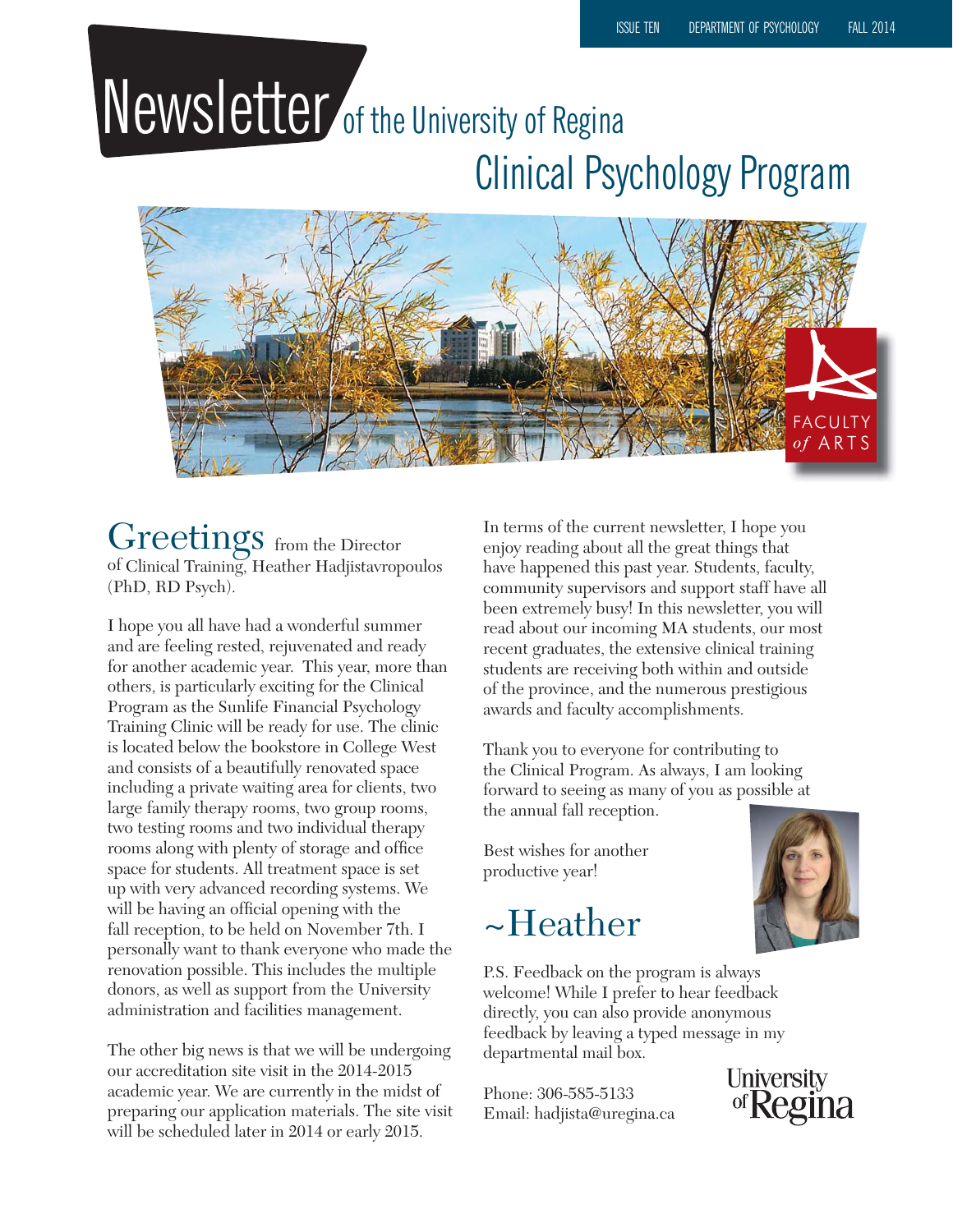### Clinical Seminar Series (please hold the following dates from 4:00 pm to 5:00 pm in Classroom Building room 417):

All clinical students who have not yet completed comprehensive exams are required to attend, and community members and faculty are also invited to attend. All seminars will be held from **4:00 to 5:00 pm in Classroom Building Room 417**. The seminars are designed to contribute to the clinical training of students and provide a forum for the discussion of important clinical issues among the MA and PhD students. The schedule is as follows:

#### **Fall 2014**

September 11 – Bethany Gelinas (Am I becoming a serial killer? A case of mental health anxiety) October 9 – Michelle Gagnon (A case of trichiotillomania) November 13 – Dr. Karen Todd (Working with Forensic Populations) November 27 – Lindsay Friesen (A Clinical Case Study of Social Anxiety Comorbid with Depression) December 11 – Dr. Bruce Gordon (Collaborative Work Between Psychologists and Elders in the Community)

#### **Winter 2015**

January 22 – Dr. Nick Carleton (Military/paramilitary case presentation) February 12 – Angela Snowshoe (The Role of Culture for First Nations People's Mental Health) April 2 – Joanne Frederick (The Role of the Saskatchewan Professional Conduct Committee in Dealing with Public Complaints)

If you have an interest in presenting, or have any questions, please email Sophie Duranceau, the clinical seminar coordinator at sophie.duranceau@hotmail.com.

## Updates to the Clinical Program Manual & Brochure

The Clinical Program manual and the Clinical Program brochure have been updated. You can find these materials at the following web address: http://www.arts.uregina.ca/psychology

> Please help me welcome the following new MA students to our program



DELAINE AMMATURO Supervisor: Dr. T. Hadjistavropoulos



SABINE SOLTANI Supervisor: Dr. N. Carleton



NATASHA GALLANT Supervisor: Dr. T. Hadjistavropoulos



SEINT KOKOKYI Supervisor: Dr. B. Klest

JOELLE SOUCY Supervisor: Dr. H. Hadjistavropoulos



Audur Thorisdottir Supervisor: Dr. G. Asmundson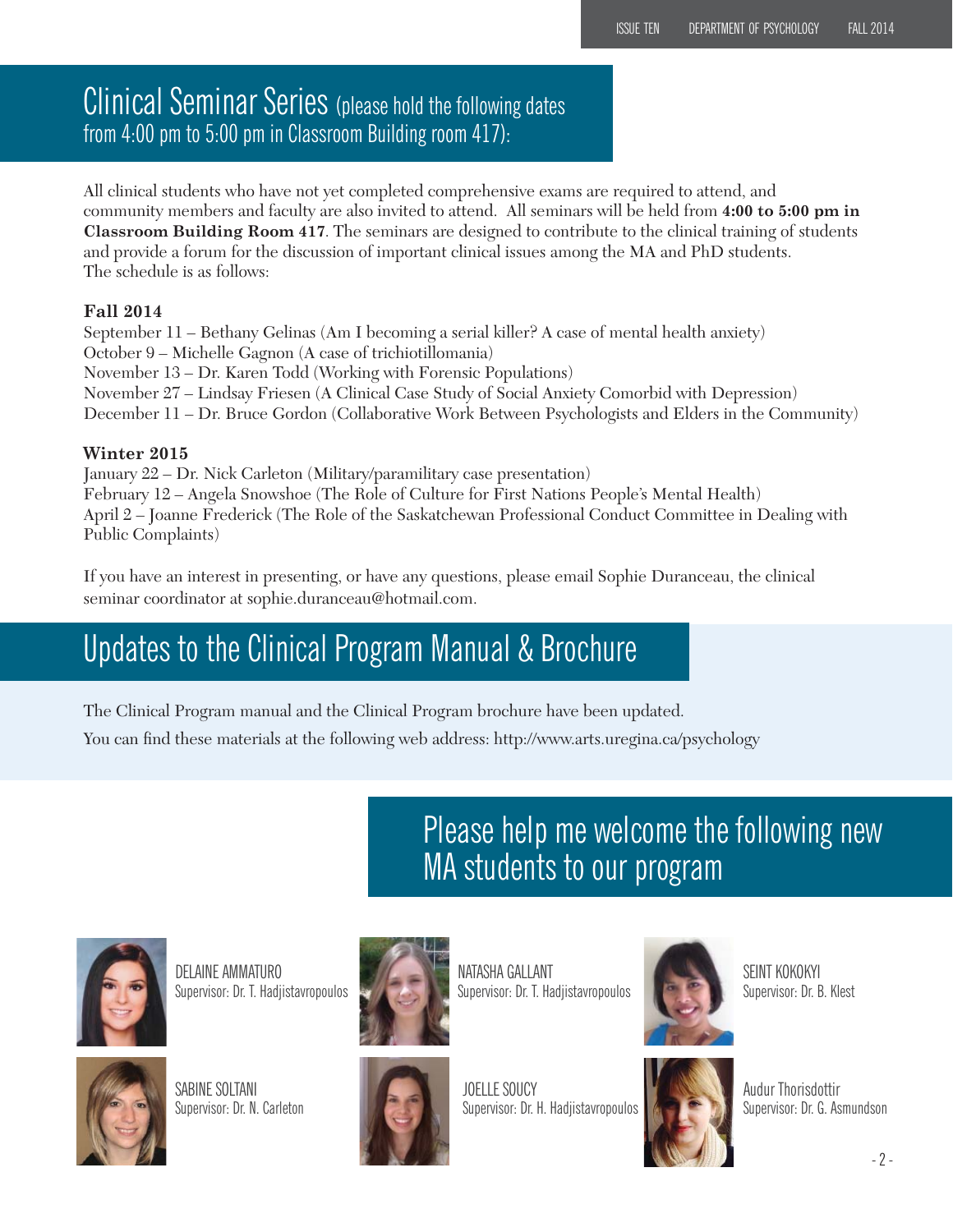## Please congratulate the following students who have defended their MA theses



#### DAI F DIRKSF

Title: Linguistic Analysis of Communication in a Therapist-Assisted Internet-based Cognitive Behaviour Therapy Program for Individuals with Generalized Anxiety Disorder Supervisor: Dr. H. Hadjistavropoulos



#### SOPHIE DURANCEAU Title: An Examination of Attentional Bias for

Threat in Motor Vehicle Accident Survivors with Posttraumatic Stress Disorder Supervisor/Co-Supervisor: Dr. N. Carleton/ Dr. G. Asmundson



#### DANIEL LEBOUTHILLIER Title: Can a Single Bout of Exercise Reduce Anxiety Sensitivity? A Randomized Controlled Trail Supervisor Dr. G. Asmundson



#### LUKE SCHNEIDER

Title: Initial Perceptions of Internet-Based Cognitive-Behaviour Therapy for Chronic Pain Among Potential Users: Examining Interest, Perceived Barriers, and Strengths Supervisor: Dr. H. Hadjistavropoulos



#### AMY HAMPTON

Title: The Effect of Emotion Regulation Strategies on the Pain Experience Supervisor: Dr. T. Hadjistavropoulos



KIRSTIE WALKER Title: SNAP® for Schools: Impact on Internalizing Symptoms Supervisor: Dr. K. Wright

# Please join me in congratulating students who recently completed the PhD program



#### NATHALIE BERARD

Dissertation title: Executive Function, Social Emotional Learning, and Social Competence in Austism Spectrum Disorder.

Supervisor/Co-Supervisor: Dr. L. Loutzenhiser/ Dr. D. Alfano Current position: Wascana Rehabiliation Centre, Children's Program



#### NICOLE PUGH

Dissertation title: A Randomized Controlled Trial of a Therapist-Assisted Internet Cognitive Behaviour Therapy Program for Women with Postpartum Depression Supervisor: Dr. H. Hadjistavropoulos Current position: Brief Intervention Unit, Vancouver Coastal Health (starting in September 2014).



#### SARAH CHAN

Dissertation title: Evidence-Based Development and Initial Validation of the Pain Assessment Checklist for Seniors with Limited Ability to Communicate-II (PACSLAC-II). Supervisor: Dr. T. Hadjistavropoulos Current position: Ottawa Hospital Rehabilitation Centre (Temporary Part-time)



#### SHANNON JONES

Dissertation title: An Efficacy Trial of Therapist-Assisted Internet-Delivered Cognitive-Behaviour Therapy for Older Adults with Generalized Anxiety Supervisor: Dr. H. Hadjistavropoulos Current position: Southport Psychology, Calgary, AB (private practice)

## MURRAY ABRAMS

Dissertation title: Clarifying the Nature of Pain-Related Anxiety: Implications for Assessment and Treatment of Chronic Musculoskeletal Pain. Supervisor: Dr. G. Asmundson Current Position: Wascana Rehabilitation Centre, Functional Rehabilitation Program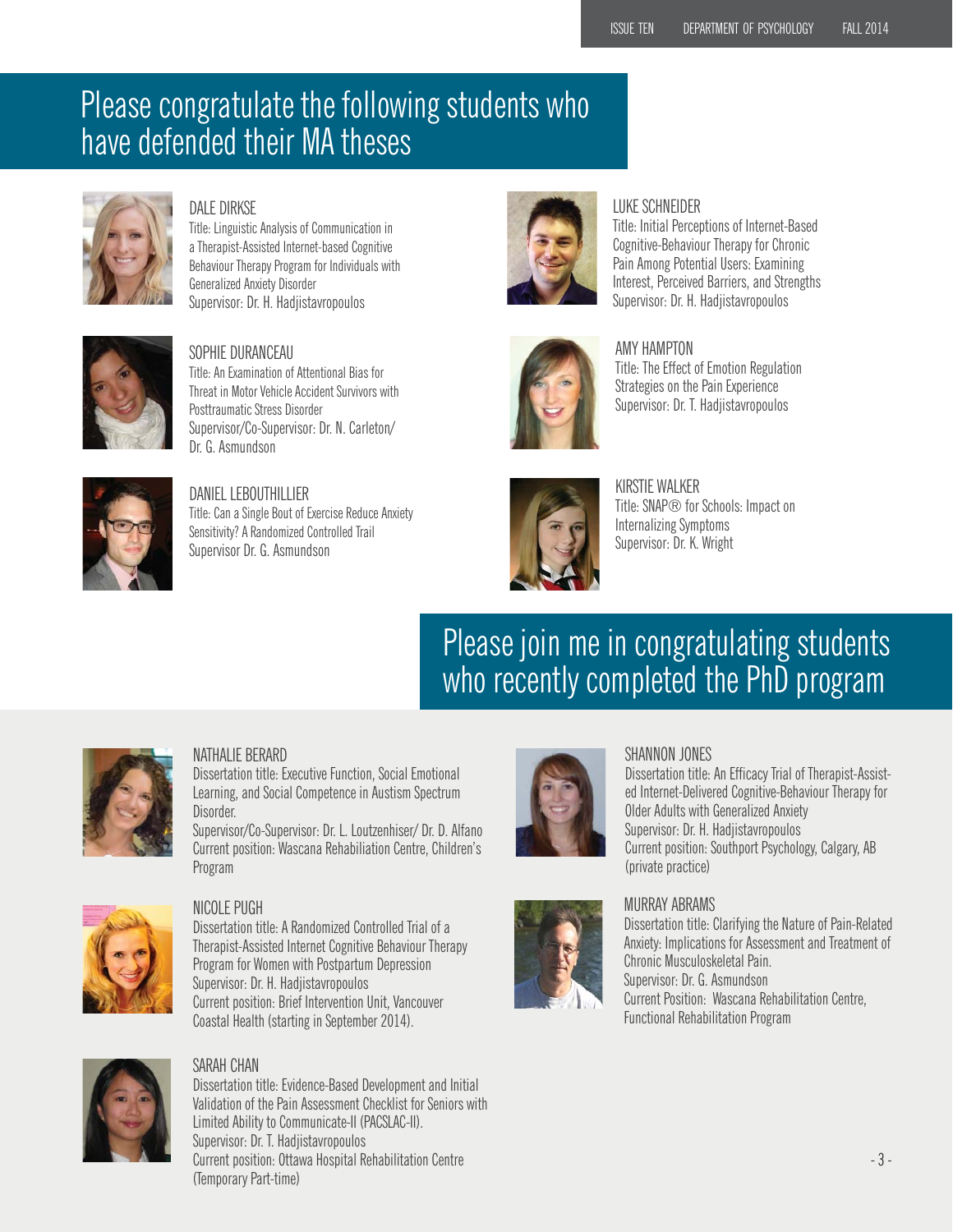### Clinical Training

As you will see below, students have been very busy with clinical training this year. We are very grateful to all of the supervisors that have worked with the students and invested in the future of clinical psychology!

#### FOUR MONTH INTERNSHIP

The following students completed the four month internship in 2013-2014:

• Dale Dirkse – Regina Qu'Appelle Health Region, Regina Mental Health Clinic, Rehabilitation Services Program – Supervisors: Ms. Heather Elliott and Ms. Katherine Storey

• Sophie Duranceau – Parkland Health Region – Supervisor: Dr. Lisa Berg-Kolody

• Amy Hampton – Regina Qu'Appelle Health Region, Functional Rehabilitation Program – Supervisor: Dr. David West-Johnson

• Daniel LeBouthillier – Regina Qu'Appelle Health Region, Functional Rehabilitation Program – Supervisor: Dr. David West-Johnson

• Kirstie Walker – Regina Qu'Appelle Health Region, Regina Child & Youth Services – Supervisor: Ms. Pamela Olson

#### DOCTORAL CLINICAL PLACEMENTS

The following students completed a PhD practicum in 2013-2014:

• Samantha Horswill – RCMP Health Services – Supervisor: Dr. Jason Peebles

• Holly Parkerson – University of Regina Psychology Training Clinic – Supervisor: Dr. Heather Hadjistavropoulos; – U of R Counselling Services, – Supervisor: Dr. Brian Sveinson

### Congratulations to all students who held external funding this year

- Vanier CIHR Michelle Gagnon & Mathew Fetzner
- CIHR Michelle Teale Sapach, Samantha Horswill, Holly Parkerson, Bethany Gelinas, Lindsay Friesen,
- Katherine McMillan, Chelsea Delparte, Nicole Alberts, Mike Thibodeau, Shannon Jones
- SSHRC Daniel Lebouthillier, Jasmin Dhillon, Chet Hembroff, Melissa Wuerch
- P.E.O Scholar Award Katherine McMillan

#### SPECIAL RECOGNITION:

We are thrilled that several students in our program received special recognition this year.

- 4 - Mike Thibodeau - CIHR-Institute of Neurosciences, Mental Health and Addiction 2013 Brain Star Award Nicky Pugh - Canadian Psychological Association, Clinical Section Ken Bowers Award for Student Research

• Sarah Reiser – Regina Qu'Appelle Health Region, Functional Rehabilitation Program – Supervisor: Dr. David West-Johnson

• Kim Zorn – University of Regina Counselling Services, – Supervisor: Dr. Brian Sveinson

• Clair Barefoot – Stan Cassidy Centre for

Rehabilitation, – Supervisors: Dr. Rebecca Mills, Dr. Joanne Savoie

• Lindsay Friesen – U of R Counselling Services, – Supervisor: Dr. Brian Sveinson

• Bethany Gelinias – University of Regina Psychology Training Clinic – Supervisor: Dr. Heather Hadjistavropoulos

• Michelle Gagnon – University of Regina Psychology Training Clinic – Supervisor: Dr. Lynn Loutzenhiser; Regina Qu'Appelle Health Region, Regina Child & Youth Services – Supervisor: Dr. Bruce Gordon

• Omeed Ghandehari – Private Practice, CBI Physical Rehabilitation Centre – Supervisor: Dr. Katherine Owens

• Patrick Welch – Regina Qu'Appelle Health Region, Regina Mental Health Clinic – Supervisor: Dr. Jenny Keller

• Jasmin Dhillon – University of Regina Psychology Training Clinic – Supervisor: Dr. Lynn Loutzenhiser; – Regina Qu'Appelle Health Region, Regina Mental Health Clinic – Supervisor: Drs. Megan Woods and Katherine Owens

• Michel Thibodeau – Centre for Mental Health and Addictions, Toronto – Supervisor: Dr. Lena **Quilty**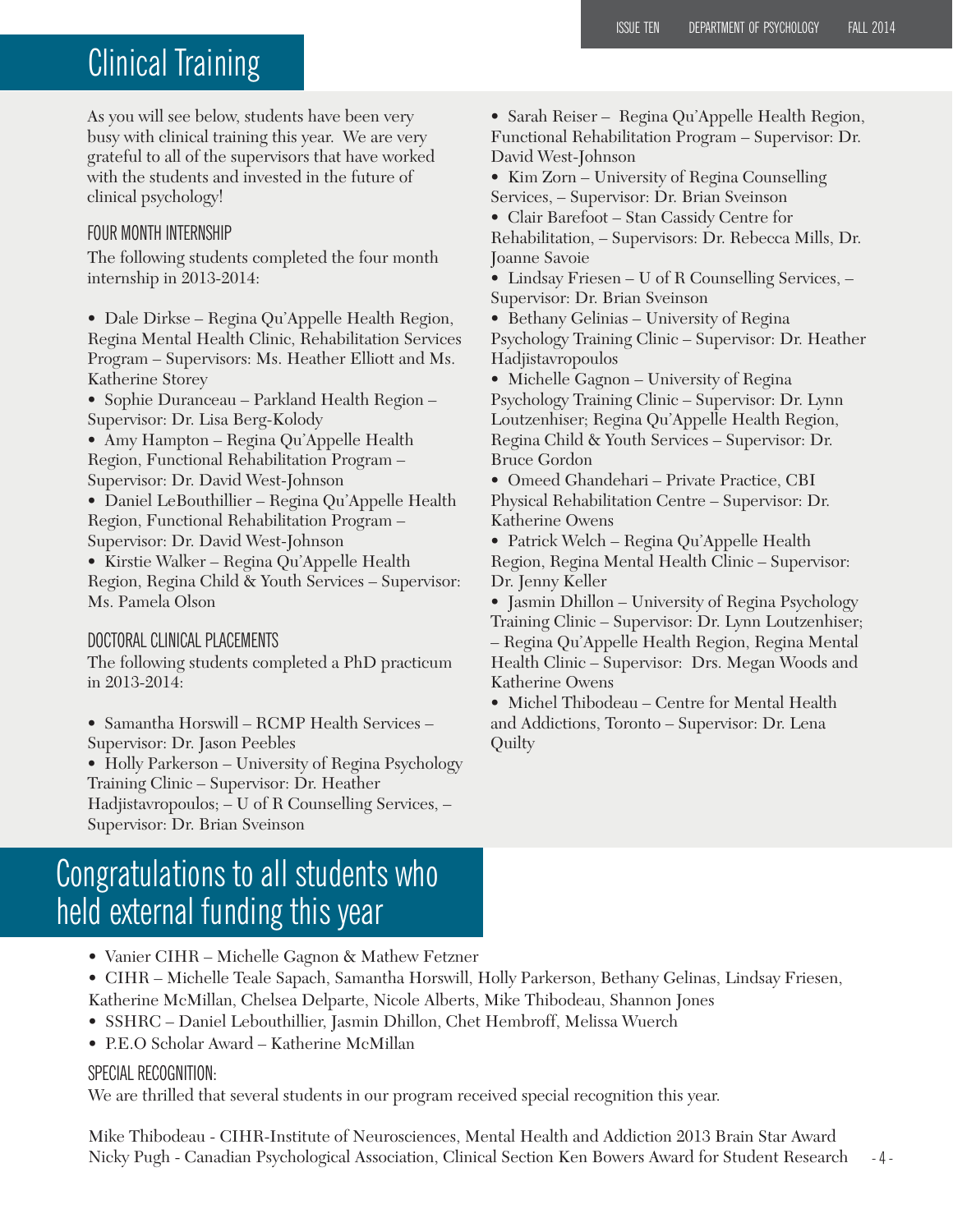### Predoctoral Residency Completion

I am pleased to report that the following students have completed the predoctoral residency this year:

- Sarah Chan, Ottawa Hospital Health & Rehabilitation Psychology
- Heather Eritz, Regina Qu'Appelle Health Region
- Nicole Pugh, Vancouver Coastal Health
- Christina Drost, Royal Ottawa Healthcare Group
- Shahlo Mustafaeva, Regina Qu'Appelle Health Region

### Please wish the following students well as they move on to complete the predoctoral residency in 2014-2015:

- Nicole Alberts, Washington University
- Chelsea Delparte, Regina Qu'Appelle Health Region
- Jasmin Dhillon, Center for Addiction, Medicine Hat
- Mathew Fetzner, Royal Ottawa Healthcare Organization
- Michel Thibodeau, Vancouver Coastal Health
- Katherine McMillan, Saskatoon Health Regina

### he psychology graduate students association • the psychology graduate students association • the psychology graduat

### Message from the PGSA

The PGSA would like to extend our warmest welcome to all new incoming Clinical and Experimental students to the psychology department in the Fall 2014 semester. As the PGSA represents all psychology graduate students at the University of Regina in the Clinical and Experimental Psychology Programs, our primary objective is to provide a means for students to contribute to and maximize their educational experience from their program, Department, and University. Broadly, our goals for the upcoming year will be to continue to provide information and support for psychology graduate students, promote psychology within our community, encourage collaboration between graduate and undergraduate students, support the Clinical Seminar Series, be an active component of the larger UofR Graduate Student Association, and foster communication between our members, the University, and outside organizations. We look forward to continuing to work towards these goals in the upcoming year.

...continued

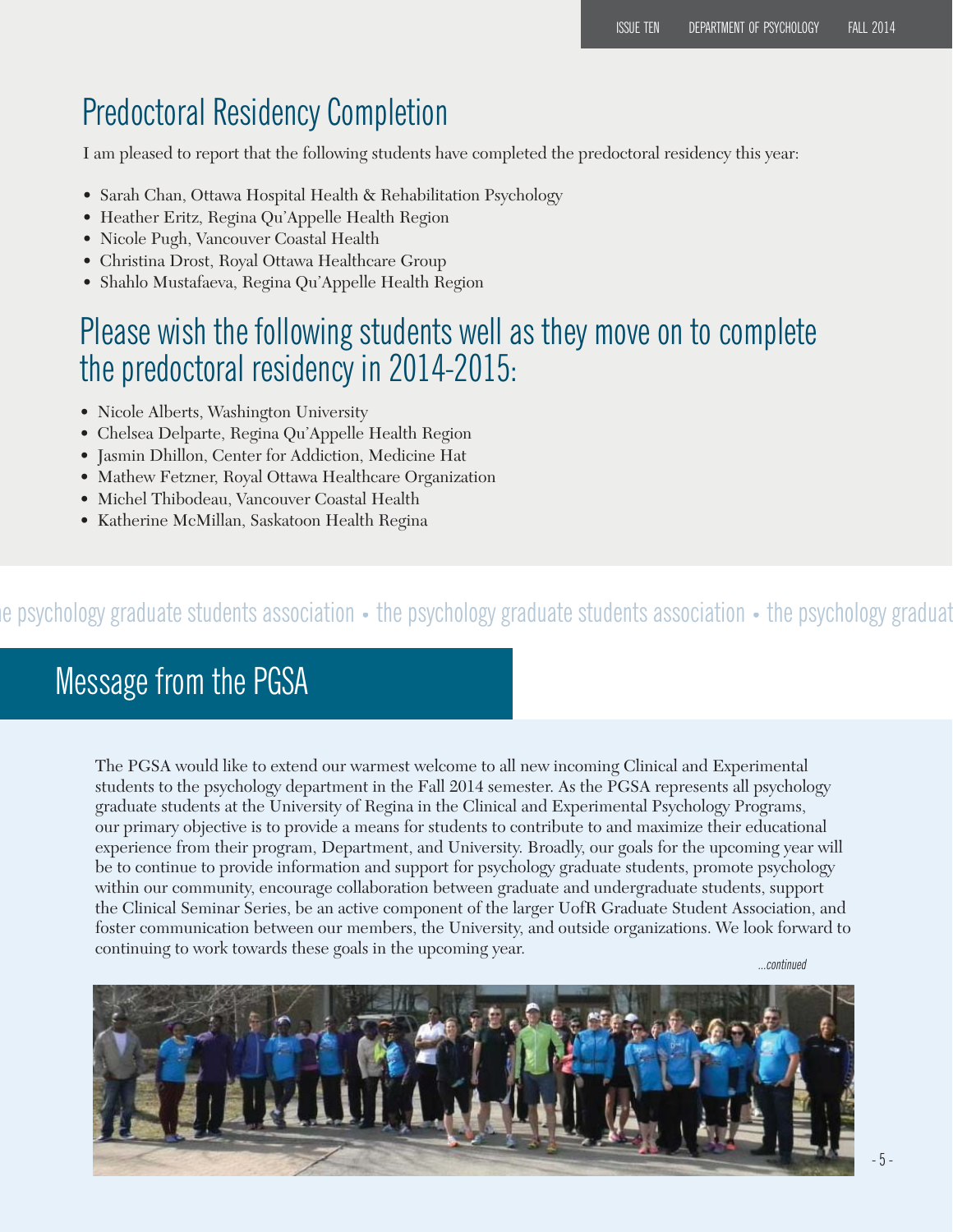#### ...continued

The PGSA Mandate was updated this year after committee review. The revised mandate has been uploaded to the website, http://uregina.ca/psychgsa/mandate.html. Important changes have been made to many of our procedures and executive positions, so please read through the mandate when it is convenient.

The PGSA has taken pleasure in being involved in the community and on campus. A number of PGSA members volunteered to sit on committees that contribute to the running of the University of Regina through the Faculty of Graduate Studies and Research, and volunteered for events around campus. We had an active presence with the Graduate Students' Association, including membership on the GSA Executive. We were able to host a week-long Psychology Awareness Week in February, which included a mental health awareness table in Riddell, a documentary on prostitution in Canada, a series of TED Talks at the Owl, and a documentary on the Not Criminally Responsible charge. Many different faces in the PGSA were organizers, volunteers, and attendants of these events. In April, the PGSA hosted the first annual Defeat Depression 8k Walk/Run. As a group, we raised over \$4,000 for the national Defeat Depression cause!

The PGSA is already planning a number of exciting events in the upcoming academic year in addition to our usual involvement around campus. Look forward to a Psycholgoy Awareness Week and Defeat Depression run, as well as our many social events throughout the year. Information on these events as well as other community and campus activities can be found on our website (http://uregina.ca/psychgsa/), facebook page, and graduate student board outside the Department office.

In April, the 2014-2015 PGSA executive was elected. We are pleased to welcome many incoming executive members:

President: Samantha Horswill Vice President: Daniel LeBouthillier Department Rep: Dale Dirkse EAP Rep: Brittany Whiting Clinical Committee Rep: Sophie Duranceau Secretary/Treasurer: Michelle Teale Sapach GSA Rep: Christina D'Ambrosio Social Rep: Amy Hampton Faculty Liaison: Jeff Loucks CPA Rep: Sarah Ivens Union Steward: Omeed Ghandehari External Relations: Holly Parkerson Webmaster Rep: Patrick Welch

The PGSA would also like to congratulate our graduating members, Matthew Fetzner, Mike Thibodeau, Kat McMillan, Nicole Alberts, Chelsea Delparte, and Jasmin Dhillon, who will be attending their year of residency in 2014-2015. On behalf of the entire PGSA, thank you for your dedication to our organization and good luck in your future endeavours. We would like to thank the Department and University for a wonderful year and look forward to seeing everybody at our first Fall meeting and social event.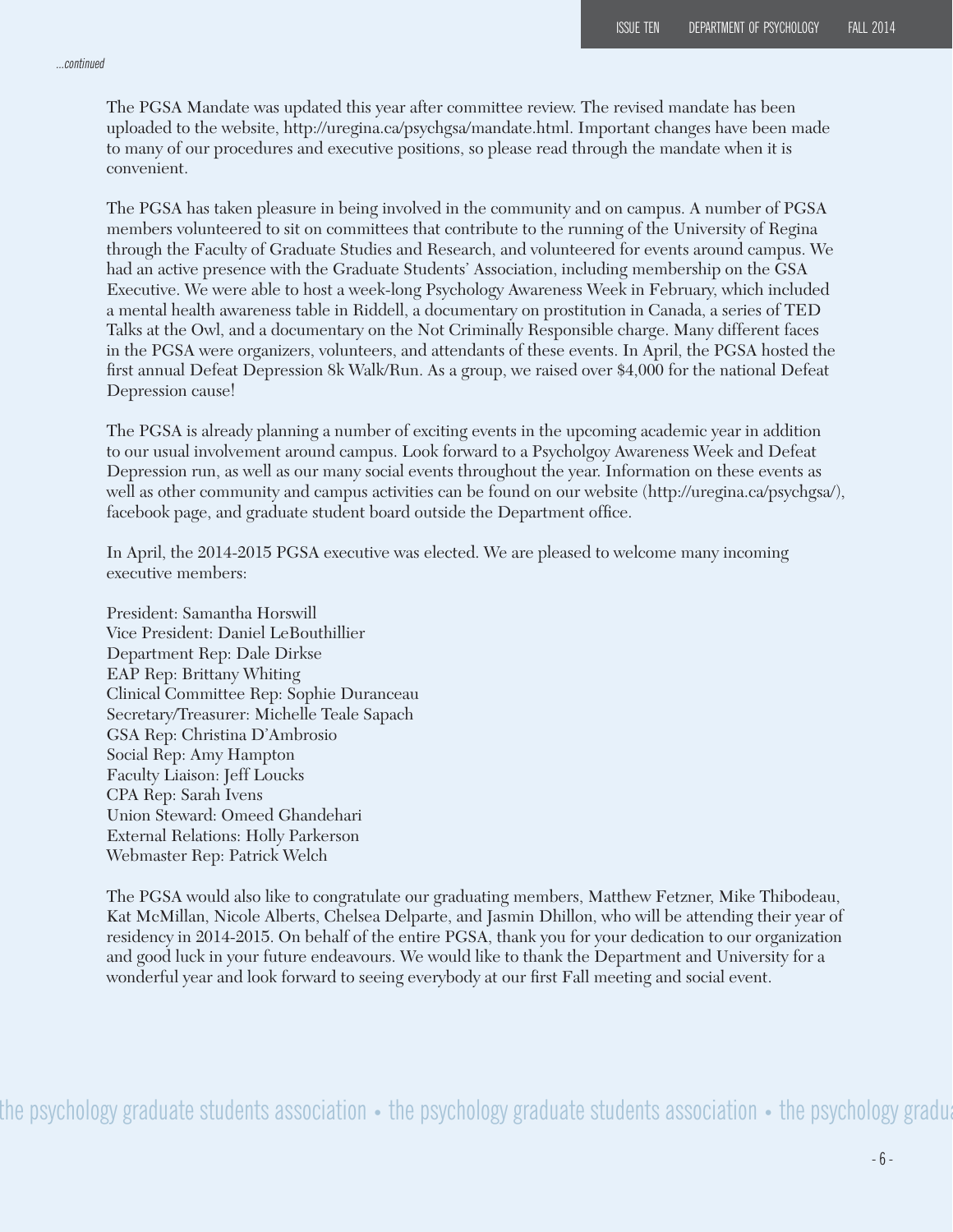### Faculty News

Dr. Dennis Alfano will be on sabbatical during the 2013-2014 year. During his sabbatical, he will continue his research program out of the Concussion Research and Sport Health (CRASH) Centre® at the Aspen Medical Centre at the University of Regina. The CRASH Centre is a clinical and research Centre that focuses principally on the assessment and treatment of concussion.





Dr. Gordon Asmundson is the President's Research Chair in Adult Mental Health (2011-2016) and continues to lead the Traumatic Stress Group and Anxiety and Illness Behaviours Lab. Recent research efforts of his team have helped to better understand the association between posttraumatic stress disorder and chronic pain as well as treating people who experience these conditions together. Current research efforts, supported by an operating grant from the Canadian Institutes of Health Research  $(2013-2017)$ , focused the evaluating the efficacy of

and understanding mechanisms underlying aerobic exercise as an adjuvant and stand alone treatment for posttraumatic stress disorder. In June 2014 Dr. Asmundson received the coveted Canadian Psychological Association Donald. O. Hebb Award for Distinguished Contributions to Psychology as a Science.

Dr. Nicholas Carleton recently won a 5-year CIHR New Investigator Award to support his research into transdiagnostic elements of psychopathology. He is continuing his 5-year CIHR-funded research project exploring attentional biases and chronic pain, particularly fibromyalgia. He is actively working with the University of Regina on the development of a new Collaborative Centre for Justice and Safety, a centre that will include a significant focus on post traumatic stress disorder in RCMP, police, fire, EMS, and corrections offi cers, among others. In addition, he is continuing to publish on intolerance of uncertainty as a key transdiagnostic risk factor.





Dr. Heather Hadjistavropoulos has been making progress on her Partnership for Health Systems Improvement grant from the Canadian Institutes of Health Research (Strategy for Patient-Oriented Research), the Rx&D Health Research Foundation (Fostering Innovation in Healthcare Initiative) and the Saskatchewan Health Research Foundation (~\$708,000 value June 2013-2017). This grant is being used to support the Online Therapy Unit for Service, Education and Research. During this past year, we developed a video to improve patient and provider understanding of Online Cognitive Behaviour Therapy (Online-CBT;

please check out our video by visiting www.onlinetherapyuser.ca). We also developed an online screening process to facilitate patient access to Online-CBT. Finally, we began to offer an 8 week Wellbeing Course for the treatment of anxiety and or depression. During a six month period, we were able to screen over 150 clients for treatment and offer Online-CBT to 100 clients. In total, we have over 25 therapists delivering treatment to residents of Saskatchewan. Preliminary analysis shows that are outcomes are excellent with over 94% of clients indicating that they feel the course is worth their time and they would refer a friend to the course. In recognition of her contributions to the profession of psychology this year, Heather was appointed Fellow of the Canadian Psychological Association.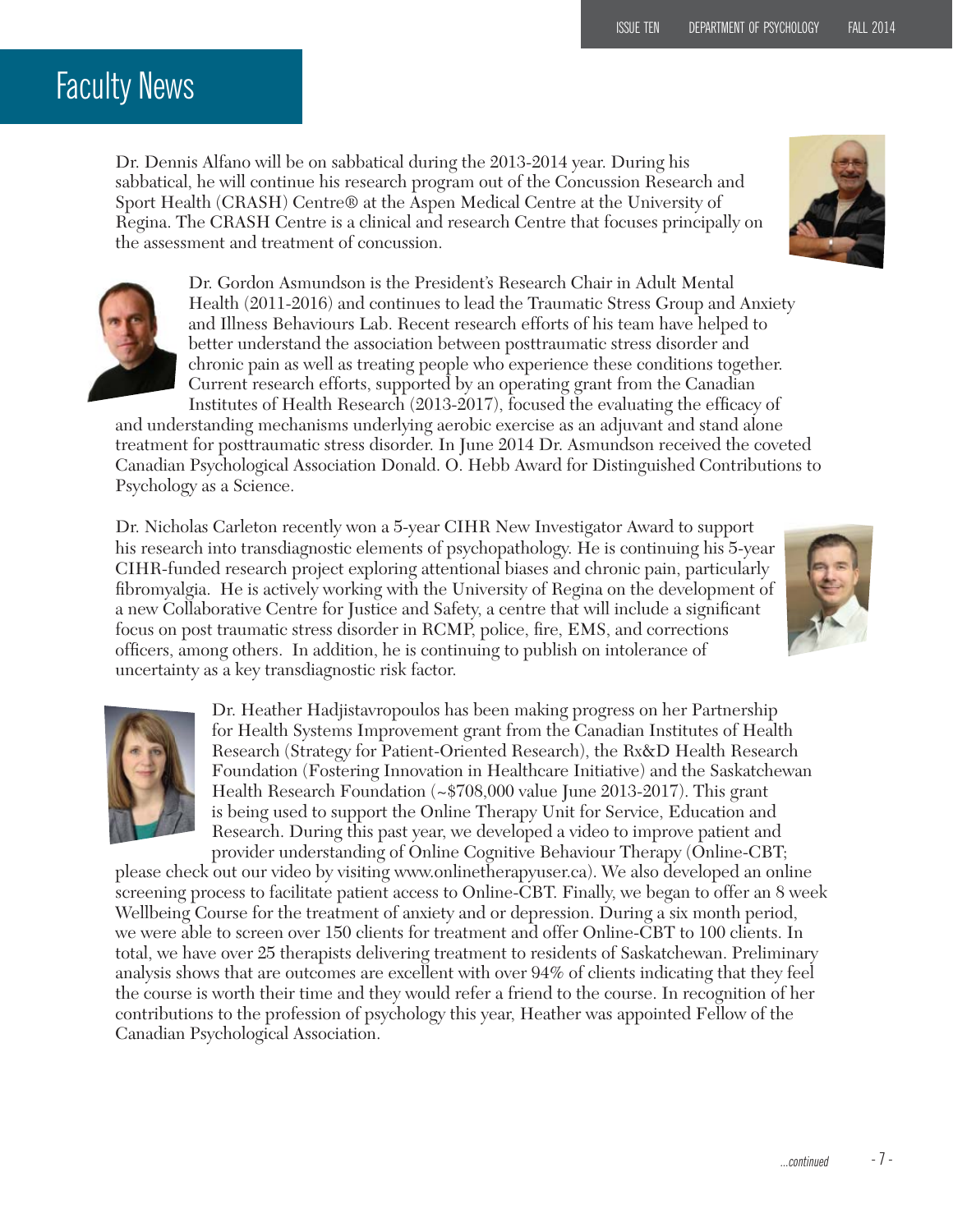

Dr. Thomas Hadjistavropoulos, ABPP, FCAHS, Research Chair in Aging and Health, was awarded this year (as Principal Investigator) a new 3-year grant valued at \$717,000 from the Saskatchewan Health Research Foundation to investigate quality of life issues in older adults. Another member of our department (Dr. D. Alfano) was a co-investigator on the grant. More recently, Dr. Hadjistavropoulos was also awarded, as Principal Investigator, a grant from the Canadian Institutes of Health Research for \$318,000 (over 3 years). Finally, his laboratory underwent a renovation and acquired new major

research equipment with funding from the Canada Foundation for Innovation and the government of Saskatchewan.

Dr. Mary Hampton continues to work on the SSHRC/CURA five-year, multi-region project entitled, "Rural and Northern Community Response to Intimate Partner Violence". She is the Saskatchewan academic coordinator of RESOLVE and focuses her community based research on intimate partner violence.





Dr. Bridget Klest was recently awarded a 3-year establishment grant from Saskatchewan Health Research Foundation, for her project entitled "History of Exposure to Traumatic Stress and Healthcare Experiences." In addition, over the past year she has completed data collection for a project in partnership with Angioma Alliance (a research, advocacy, and patient support organization) exploring psychosocial variables in a sample of adults diagnosed with a rare neurovascular condition. She has also continued collaborations with SEARCH, a student-run after-hours health clinic in

Regina's North Central neighborhood, and is now a faculty advisor to their board.

Dr. Lynn Loutzenhiser continues her research on issues affecting the parents of young children, with a current focus on fathering and fatigue, through the Child and Family Research Group. She is collaborating with researchers from Melbourne, Australia, and Dearborn, Michigan, in the area of fatigue in parents. Dr. Loutzenhiser has also recently partnered with Drs. Sevigny and Oriet to develop an intervention designed to help new fathers navigate the challenges of parenthood.





Dr. Phillip Sevigny has been appointed to a two-year term position with Luther College. He continues his research on the changing roles of men in families with a focus on the associations between parenting beliefs and positive father involvement. Dr. Sevigny has recently partnered with Drs. Loutzenhiser and Oriet to develop an intervention designed to help new fathers navigate the challenges of parenthood. Dr. Sevigny is also continuing his research with Dr. David Malloy exploring cross-cultural variance in understandings of existential courage.

Dr. Kristi Wright's efforts continue to focus on exploring the many facets of preoperative anxiety in children and, in extension, seeking to improve intervention strategies for children receiving anesthesia services within the Canadian healthcare system. Drs. Wright, Heather Price and Katherine Robinson's Canadian Innovation Foundation (CFI) funded stateof-the-art Child, Health, Learning and Development (CHLD) laboratory facility houses innovative research projects designed to understand and improve health and well-being of children. Dr. Wright is currently completing a research project funded by the Saskatchewan Health Research Foundation (SHRF) New Investigator Establishment Grant focused on developing and evaluating an interactive, Internet-delivered preoperative preparation program (I-PPP) for parents/

guardians and their children who are to undergo a surgical procedure.

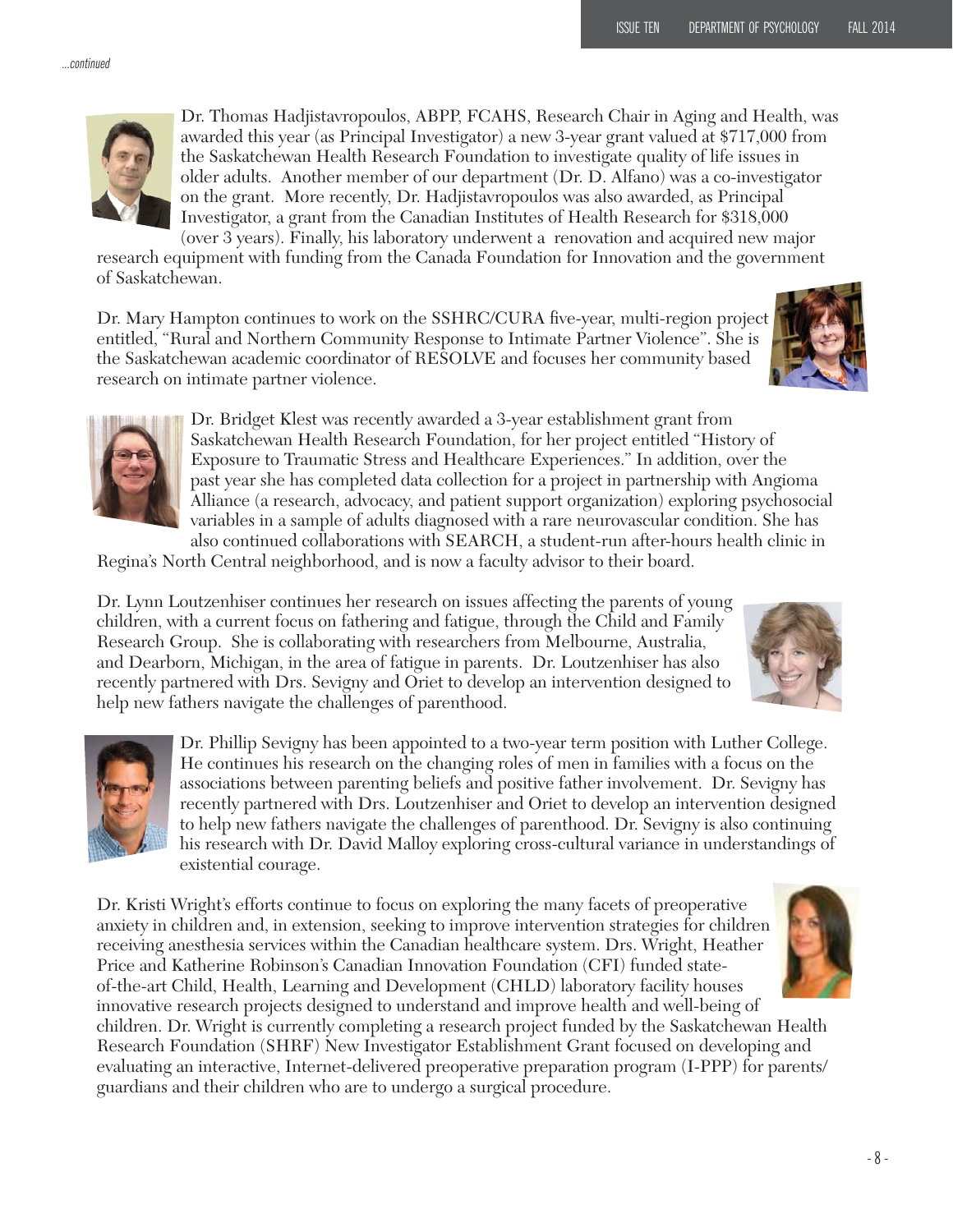### Greetings from Regina Qu'Appelle Health

Greetings from the RQHR. Once again we have had a busy, successful, and exciting year! As a group we have been lucky enough to supervise many amazing students from the Clinical program. As usual, students have contributed greatly to Adult Therapy at the Mental Health Clinic (MHC), the Functional Rehabilitation Program, MHC DBT Group, Children's Program, Child and Youth Services, the Bariatric Clinic, and the Outpatient Pediatric Clinic. Some new experiences have been added to our offerings recently including work with the MHC Alternatives to Violence Program, MHC Rehabilitation Services, and a brand-new MHC OCD mini-practicum. The interest, training, and time students bring to each of these placements always equates to a value-added client service and a great experience for supervisors. At any given time we have U of R Clinical

Psychology students serving along the continuum – interns, practicum students, and pre-docs. Reflecting their success, we have alumna at all levels from supervising MA and PhD students, to

residents and provisionally registered colleagues, all the way through to the Director of Clinical Training role!

As the DCT for the RQHR (and a proud University of Regina grad), I have heard very positive feedback about our students at all levels of training and beyond —well done!

In addition to MA and practica placements, RQHR psychologists have supervised four pre-doctoral residents this year. Last year's re-accreditation site visit went extremely well and we were very happy to be re-accredited by CPA for 5 years. We are often matched to University of Regina students in the APPIC pre-doc process, and we have been thrilled to have many of these students stay in Regina after graduation…becoming our next round of amazing supervisors and service providers.

My thanks to students, faculty, and supervisors alike!

Dr. Katherine Owens



### Save the Date! November 7th, 2014

Renovations to the SunLife Financial Psychology Training Clinic were made possible because of generous donations to the clinic or programming from:

Sun Life Financial Mr. John Smith Ms. Livia Castellanos Ms. Terry Allen

The renovations were also supported by contributions from:

Faculty of Arts Department of Psychology Provost & V.P. Academic

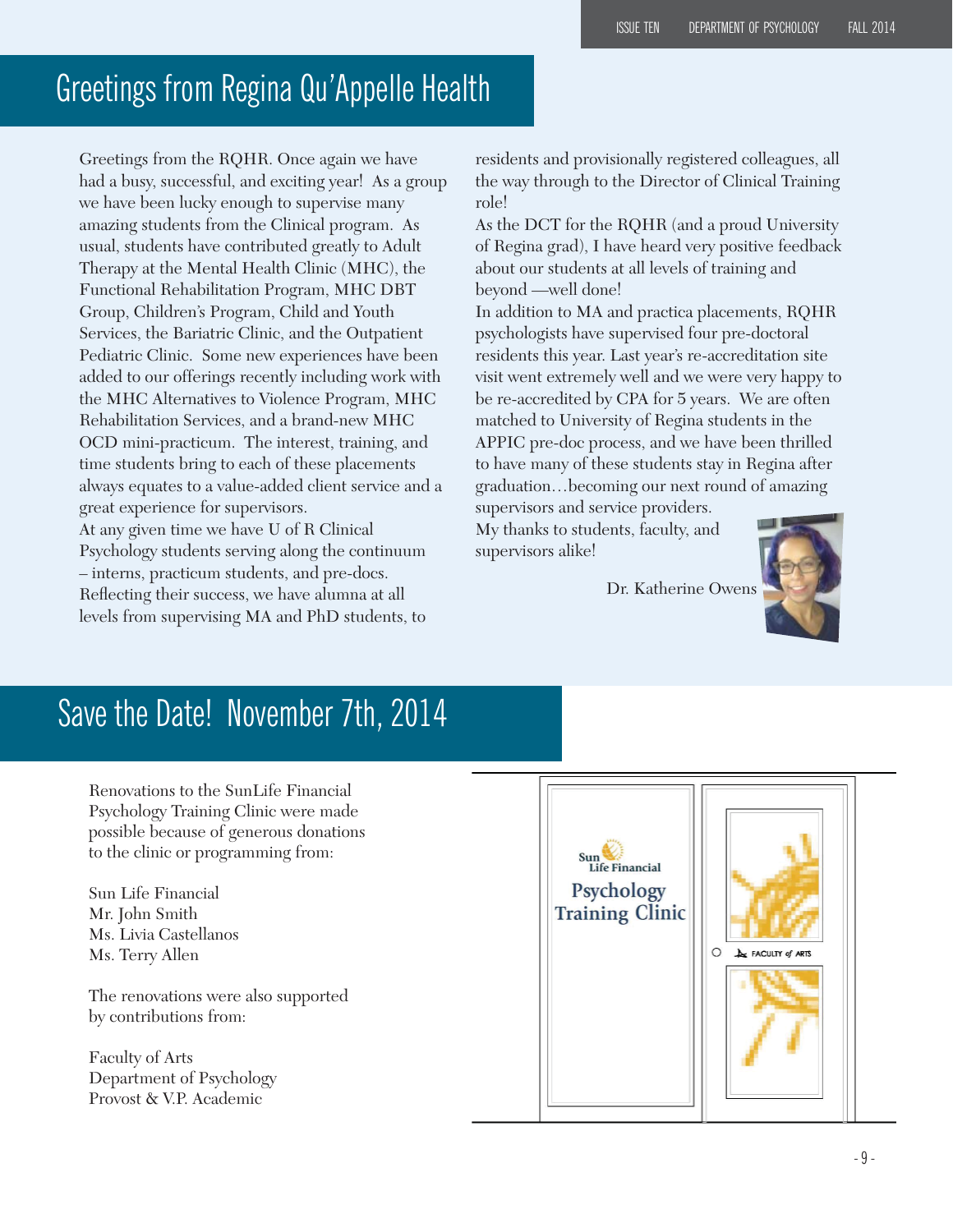### New Clinical Faculty Member(s):

The Psychology department has received permission to conduct a faculty search this year for a tenure-track position in clinical psychology (specialization open). We also are in the process of receiving final approval to hire a 5-year and a 2-year term position, both in clinical psychology.

These new hires will directly involve the clinical graduate students. We usually invite 3 candidates for each position to participate in the interview process on campus. We hold a meet-&-greet with each candidate and

available graduate students. Each candidate also presents a colloquium on their research to the department, and graduate students are strongly encouraged to attend. Input on the candidates is solicited from the graduate students through their representative (Sophie Duranceau in the case of the first search). All graduate students are encouraged to participate in the recruitment process, which will most likely begin in the new year.

> Richard MacLennan, Ph.D. Professor & Head, Psychology

### Retirement of Brian Sveinson

As some of you are aware, Dr. Brian Sveinson, Director of Counselling Services at the University of Regina retired this summer. During his 24 years of service to the University, Brian helped thousands of students.

Some of you may not know that Dr. Sveinson was a former member of the Psychology department, until he gave up his faculty duties to take on a larger role with Counselling Services. Many of our current and former students had the good fortune to work with Brian when he supervised their clinical work in Counseling Services. Brian also taught a Personality course for us almost on an annual basis and several other courses for our clinical students over the years.

Professionally Brian was involved with the Saskatchewan College of Psychologists over the years, and at one time served as the College's Registrar. He was also an active member of the Canadian Psychological Association's Section 24 for Counselling Psychology, and in 1994-95 help organized their convention program. Dr. Sveinson dealt with a wide-range of client problems in his counselling work, and freely shared his clinical expertise with the popular

media. For instance, at various times he conducted

interviews on stuttering, eating disorders, time management, and the role of pets in people's emotional well-being. An example of one of his many significant



contributions at the University was helping to setup the peer-support program for UR Pride. In his personal life, Brian was a long-standing member of the UR Curling Club, even serving a stint as their president. According to "On the Broom" in 2002, one notorious moment in his curling career was when

"Brian Sveinson prangs the stately Chrysler owned by Ernie Nicholls".

Perhaps one of his proudest moments at the University of Regina was when Dr. Sveinson recently had the opportunity to hood his own daughter, Katie, as a graduate of the Faculty of KHS. Brian and his wife must have raised her as a proper Saskatchewan girl, because she is going on to do graduate research in KHS on female fans of the Saskatchewan Roughriders. We wish Brian the best in his retirement years enjoying two of his favorite pastimes, golfing and spoiling his grandchildren.

written by Dr. Richard MacLennan